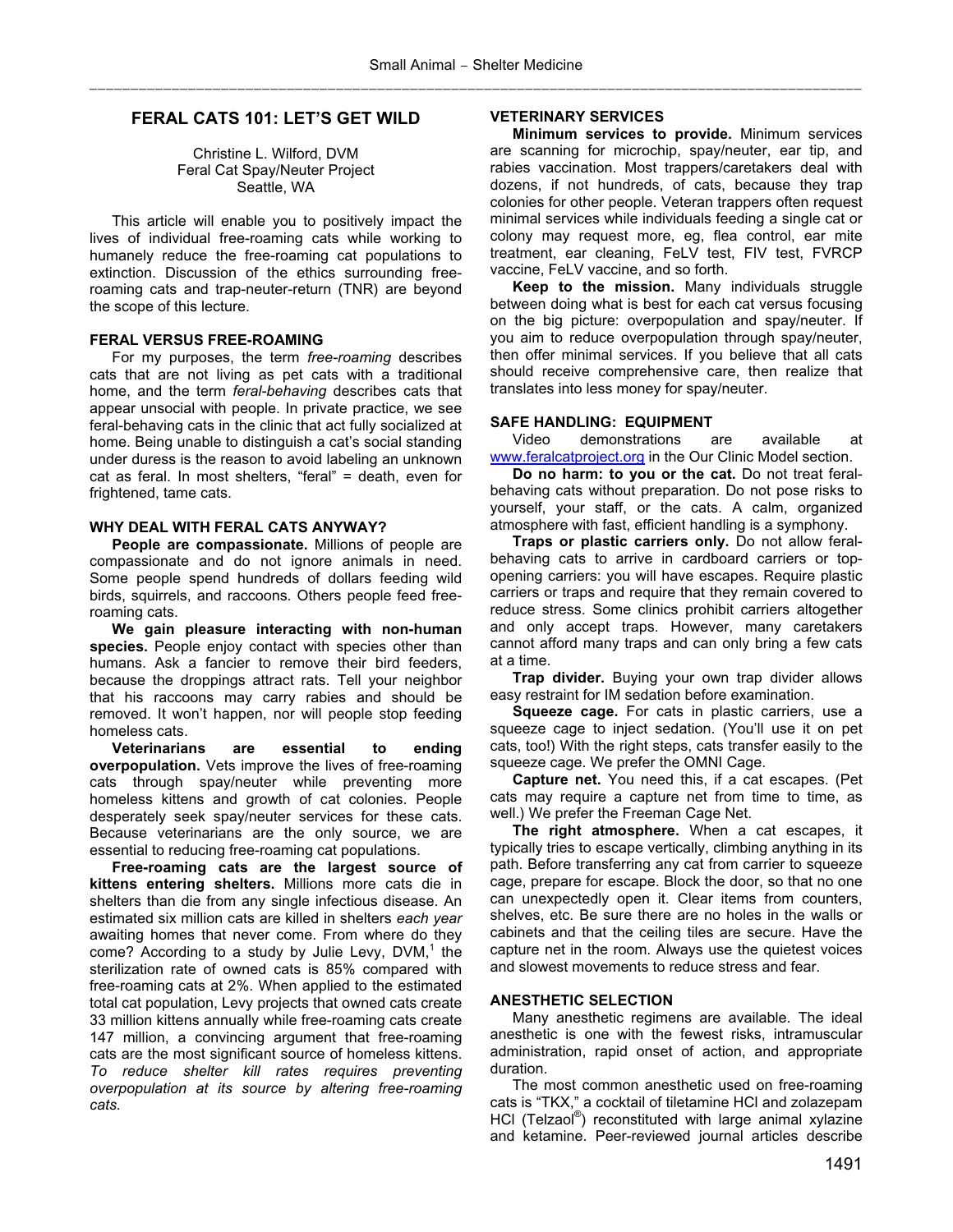the safety and use of TKX on tens of thousands of freeroaming cats. $<sup>2</sup>$ </sup>

Variations of TKX include using atropine to prevent second-degree heart block and using the lower concentration of xylazine for clinics needing a shorter duration. Large-scale, MASH-type clinics require a longer duration of anesthesia. In more efficient clinics, using small animal xylazine reduces the incidence of vomiting and bradycardia while still providing sufficient duration.

We typically use a low induction dose to achieve restraint and augment with isoflurane by mask, if needed. In circumstances of poor health or prolonged recovery, we reverse xylazine with yohimbine.

We approach each cat as a high anesthetic risk, so that we provide the safest anesthetic experience for each.

## **MINIMAL SERVICES TO PERFORM**

**Physical exams.** Our veterinary technicians triage cats after sedation. Veterinarians follow up. The goal of our physical exam is to determine whether the cat can humanely return to a feral lifestyle. We ask, "Can this cat find shelter, food, water and escape predators?" although many are being fed and have shelter. The vast majority appear healthier than my private practice patients.

**Spay and neuter.** Besides the obvious reproductive benefits, studies show weight gain and increased health of free-roaming cats after spay/neuter.

**Pregnant cats.** We spay any pregnant cat unless it is in labor. We do not euthanize live birth kittens. One can argue incongruity, but our policy satisfies our clinic. When shelters have more homes than cats, we will stop spaying pregnant cats.

We handle these spays quietly and discreetly to avoid distress to people who are not like-minded. We are accustomed to our own angst. Perhaps misconstrued as callousness, we've agonized over many difficult decisions and have become efficient at the decisionmaking process.

**Surgical technique for pregnant cats.** Most vets are inexperienced at late-term spays. Proper technique is vital or cats will hemorrhage. We suggest ligating the uterine arteries individually as well as using two transfixing ligatures around the uterine body. The clamp should be removed when tightening the ligature on the uterine stump. I have posted several cats that hemorrhaged after inexperienced volunteer veterinarians did not sufficiently tighten the ligatures around the uterine body.

**Rabies vaccination.** All free-roaming cats over 4 pounds receive a three-year rabies vaccine. We use 4 pounds as an age estimate knowing that most kittens below 4 months will be socialized and adopted into pet homes. For public health considerations, all free-roaming cats must be vaccinated for rabies.

**Ear tipping.** The ear tip, removing the top 1 cm of ear, *protects the cat!* An ear tip only means the cat is altered, not that the cat is feral or homeless. If an ear tip cat is trapped, it should be released on the spot to avoid

transport, sedation, and stress. If an ear tip cat is presented for spay/neuter, it can be sent home without sedation and surgery. Performing the ear tip is simple and cheap.

**Euthanasia.** Obvious cases require euthanasia, such as emaciation, tiny kidneys, and fresh fractures, but some cases are less clear. Making a decision with very little information is a challenge. Many vets toil over wanting lab work or radiographs, but a decision must be made without those aids. Season and weather are considerations because they affect food supply and the ability to stay warm and dry.

In some cases, we allow select caretakers to take cats home for veterinary care. Sickly, adult cats that receive antibiotics (doxycycline), shelter, and food for a week often become robust, free-roaming cats again. Some caretakers administer injectable medications and subcutaneous (SQ) fluids through a capture net.

## **OPTIONAL SERVICES**

**FVRCP vaccination.** In field studies, an estimated 50% to 60% of free-roaming adult cats had no detectable antibodies to feline panleukopenia. Previous assumptions were that adult, unvaccinated cats must have had exposure, survived and thus, have immunity. Now we know that assumption was incorrect, and vaccines could be beneficial.

**FeLV-FIV testing**. Overpopulation kills more cats than any single infectious disease. People working with populations, eg, public health, recognize that needs of individuals are often not the same as needs of populations. Viral testing is expensive, of variable accuracy, and does not prevent overpopulation. To save the most lives, money should be directed toward spay/neuter and not toward viral testing. In 1997 we FeLV tested our first 500 cats and found a 1% incidence of positives costing approximately \$350 to find each positive. We stopped FeLV testing in 1998.

**Ear mites/ear cleaning.** We no longer clean ears or treat ear mites. We found that offering more procedures led to more confusion, stress and mistakes in the clinic. We KISS—Keep It Simple Stupid—so that we provide high quality spay/neuter and remain focused on our goal. Also keep in mind that an ear cleaning-induced vestibular problem is a death sentence for a freeroaming cat.

Flea treatment. We do not routinely treat for fleas; however, we apply flea treatment to small or thin cats with heavy flea loads. We also offer flea treatment to caretakers as an option and request a donation.

**Additional surgical procedures.** *Tails*. If we find an otherwise healthy cat with a severely traumatized tail, we amputate. The procedure is quick, simple and means the difference between euthanasia and life.

*Polydactyle nails*. Extra nails of polydactyle cats can grow become ingrown into the foot. We examine polydactyle cats for ingrown or potential problem nails. We declaw *only* the problem nail.

*Enucleation.* We see several ruptured eyes each year. If we have time, we enucleate the cat. If we are too busy, we release the cat only with assurance that the